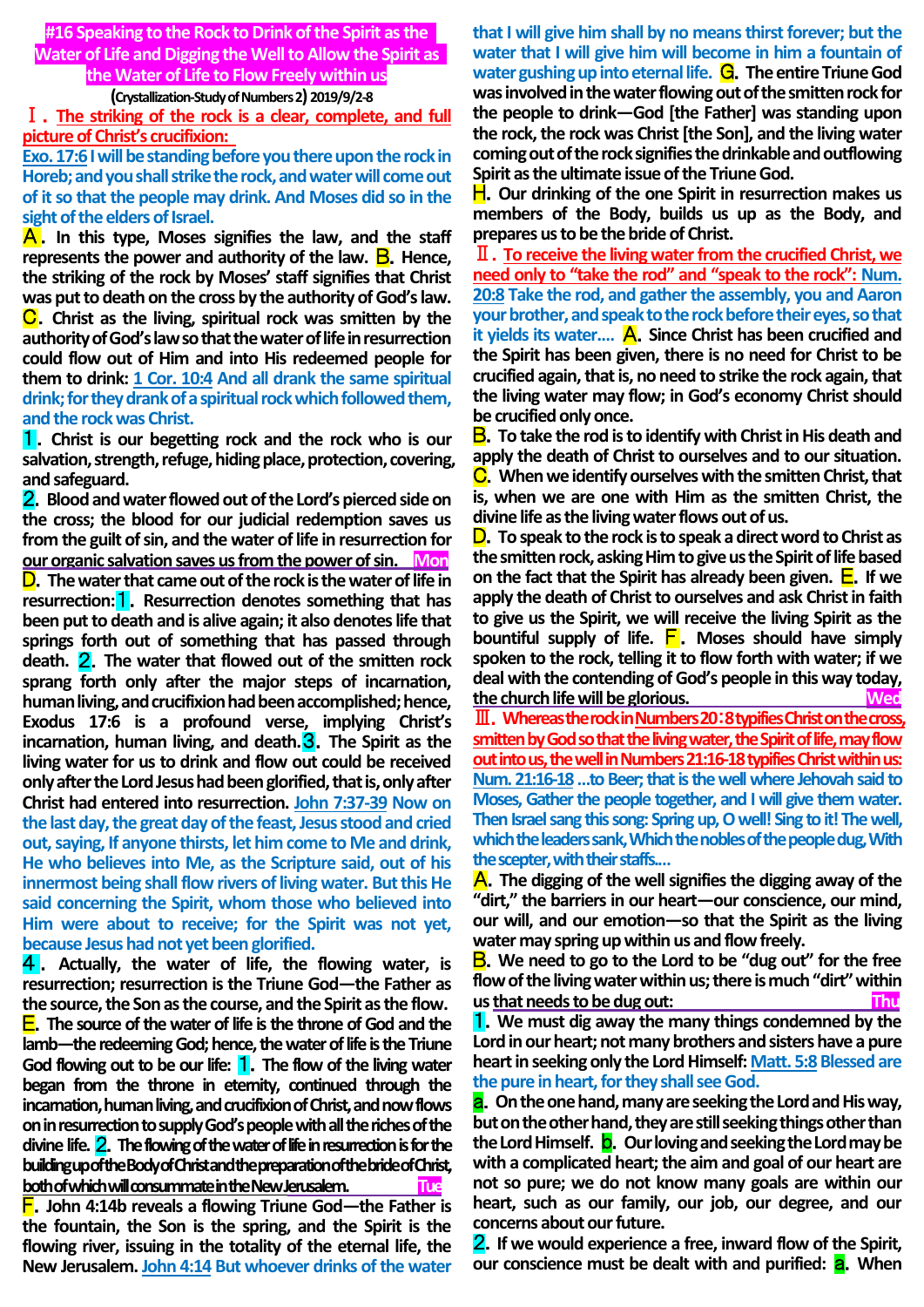**we refuse to do what the Lord commands, this becomes an accusation in our conscience; these accusations are the dirt that needs to be dug away.** b.**We need to go to the Lord again and again in our spirit and be dug in His presence; by**  the help of the Holy Spirit we must dig away all the dirt. **C**. **A conscience void of offense means to be free from any kind of offense or accusation. Acts 24:16 Because of this I also exercise myself to always have a conscience without offense toward God and men.** 

3.**We must dig away the dirt in our mind; the Lord wants to transform us by the renewing of our mind:** a.**Many who are regenerated are just like the people of the world in their thinking about fashion; they dress in conformity to the modern age.** b.**Many who are regenerated continue to use their money in the same way as those in the world; not until they love the Lord more and give the Lord more ground to work within them will they be transformed in their way of**  spending money. C. Many young people studying in the **colleges have the same thoughts about their studies and degrees as other worldly young people; if their minds were being renewed, they would not give up their studies, but they would have the Lord's point of view in which to evaluate their studies.** d.**Our mind has been blinded by the many imaginations that we have day by day; the heaps of dirt are simply the many thoughts, imaginations, and dreams, which must be dug away before the living water can freely flow.** 4.**We must dig away the dirt in our will; there are not many who are absolutely and utterly obedient to the**  Lord: **a.** Many times we do not submit ourselves to the Lord's sovereign arrangement in our environment. **D**. **Sometimes we think that we are quite submissive to the Lord, but when He puts us into certain circumstances, we are exposed.** c.**Many experiences and circumstances under His sovereignty simply expose us to the light so that we may**  know how stubborn our will is. **d**. The will must be wholly **submissive, and not only submissive but in harmony with the will of God; then every decision that we make will be an expression of Christ. 5.** After digging away the dirt from the will, we need to deal with our emotion: **a**. When we are **emotional, we are occupied with ourselves; we are under the bondage and control of our emotion.** b.**The regulating of our love must be under the control of the Lord, and we must always be ready to exercise our emotion according to**  the Lord's pleasure. C. We all must learn to deal with our **emotion according to the pleasure and joy of the Lord; we must learn that whatever we hate or love, whatever we like or dislike, must be done under the permission of the Lord**  with His joy. **d.** If our emotion is kept under the rule of the **Lord with His pleasure and joy, it will be saturated with the spirit and transformed.** 6.**We must forget about our needs, our jobs, our future, and our circumstances; we must seek only the Lord's presence and ask Him to bring us into His light; then we can follow His light to dig away the dirt in our heart, conscience, mind, will, and emotion. 1 John 1:7 But if we walk in the light as He is in the light, we have fellowship with one another, and the blood of Jesus His Son cleanses us from every sin. 9 If we confess our sins, He is faithful and righteous to forgive us our sins and cleanse us from all unrighteousness.**

7.**This digging is accomplished only by prayer in our private time with the Lord; we have to spend more time with the Lord and pray according to His inner leading.** 8.**The more**  **we dig away the dirt, the more living, strengthened, and victorious we will be as the living water flows freely within us to cause us to grow in life for the building up of the Body of Christ—we need to sing and pray over Hymns, #250. Sat**

# **CrucialPoint**⑴**:Christ is the Rock which flows out the living water**

**OL1:Christ as the living, spiritual rock was smitten by the authority of God's law so that the water of life in resurrection could flow out of Him and into His redeemed people for them to drink. OL2:Christ is our begetting rock and the rock who is our salvation, strength, refuge, hiding place, protection, covering, and safeguard. OL3:Blood and water flowed out of the Lord's pierced side on the cross; the blood for our judicial redemption saves us from the guilt of sin, and the water of life in resurrection for our organic salvation saves us from the power of sin.** 

**The Lord told Moses to use his rod to "strike the rock, and water will come out of it so that the people may drink". …In typology, Moses signifies the law, and the rod represents the power and authority of the law. The rock, of course, typifies Christ. The smiting of the rock by the rod signifies that Christ was smitten by the authority of God's law. In the eyes of God, the Lord Jesus was put to death, not by the Jews, but by the law of God. During the first three hours of His crucifixion, Christ suffered under the hand of man. But during the last three hours, Christ suffered because He was smitten by the power of God's law.**

**In 2 Samuel 22:47 and Psalm 95:1 we see that God is the rock of our salvation. Furthermore, this rock is our strength (Psa. 62:7) and our refuge (Psa. 94:22). This rock is our hiding place, protection, covering, and safeguard. Isaiah 32:2 speaks of the Lord as "the shadow of a massive rock in a wasted land." When we are weary [wasted], we can rest under the shadow cast by this rock and be refreshed. This rock, which was waiting in a dry place for God's people, has been smitten so the people may have living water to drink.**

**The water flowing out of the smitten rock typifies the Spirit. John 7:37 and 38 say,"Now on the last day, the great day of the feast, Jesus stood and cried out, saying, If anyone thirsts, let him come to Me and drink. He who believes into Me, as the Scripture said, out of his innermost being shall flow rivers of living water." This word was uttered on the last day of the Feast of Tabernacles. John 7:39 goes on to say, "But this He said concerning the Spirit, whom those who believed into Him were about to receive." This indicates clearly that the flowing water signifiesthe Spirit.**

#### **Application to the new ones**

**Exodus 17:6 I will be standing before you there upon the rock in Horeb; and you shall strike the rock, and water will come out of it so that the people may drink. And Moses did so in the sight of the elders of Israel. Gal. 3:13 Christ has redeemed us out of the curse of the law, having become a curse on our behalf; because it is written, "Cursed is every one hanging on a tree'';** 

**The striking of the rock by Moses' staff signifies that Christ was put to death on the cross by the authority of God's law. You were under the curse of the law due to the sin. But on the cross, Christ has fulfilled the requirement of the law, the wages of sin**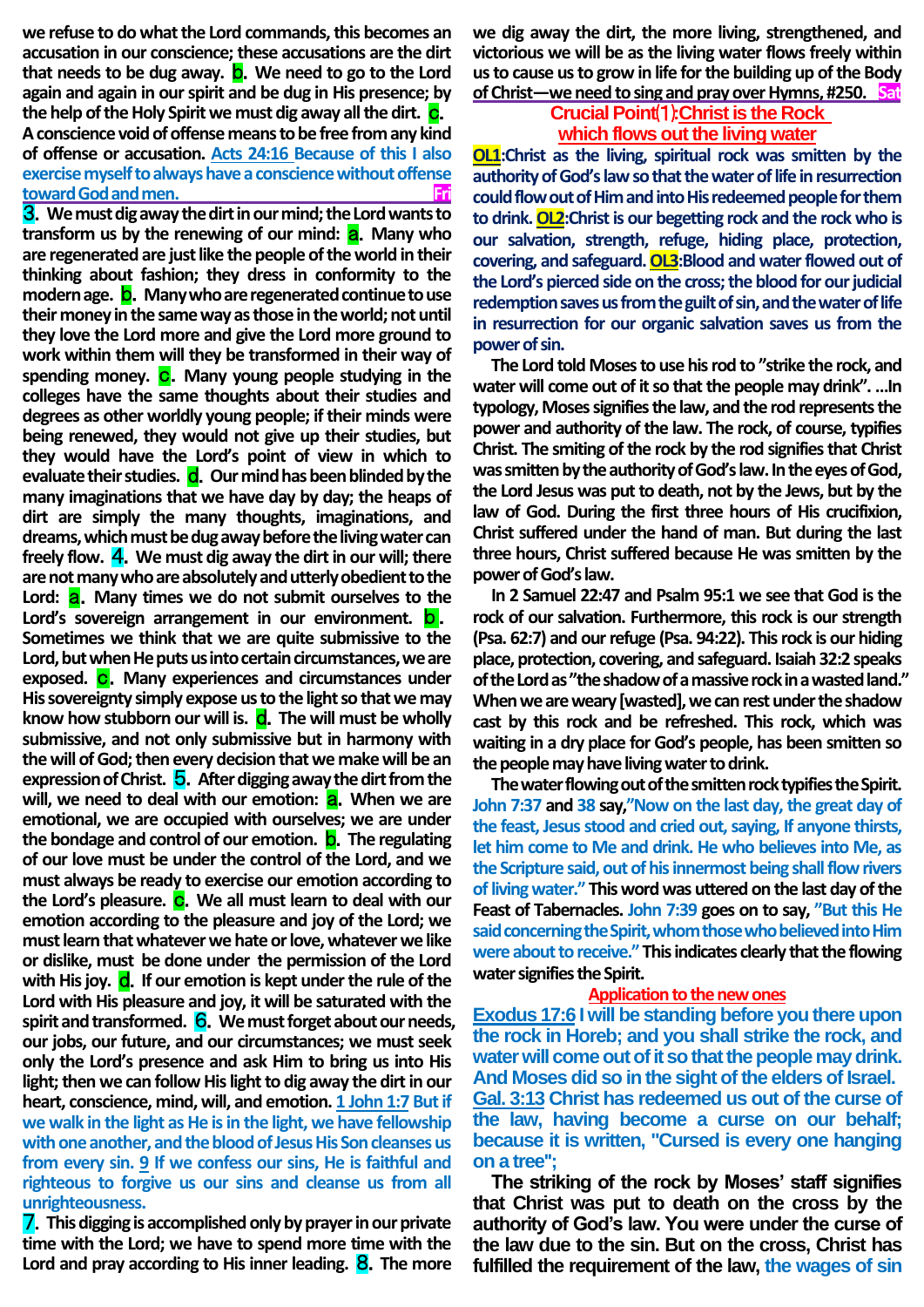**is death**(**Rom. 6:23**)**, on behalf of you. So that you who believe would be liberated from the curse of the law and drink the water of life.** 

**Christ is the Rock, your salvation, strength, refuge, hiding place, protection, covering, and safeguard. Don't you feel that you need the hiding place, protection in your daily life? For instance, you might be criticized without any reason by your friends because of the trouble in relationship. Please call on the name of the Lord many times for one minute in such a time. And you can pray like this, "Oh Lord Jesus, You are my Rock, my hiding place and protection. Please protect my heart".** 

**Christ as this Rock was smitten on the cross and let the living water flow and cause you to drink. John 4:13 Jesus answered and said to her, Everyone who drinks of this water shall thirst again, 14 But whoever drinks of the water that I will give him shall by no means thirst forever; but the water that I will give him will become in him a fountain of water gushing up into eternal life.** 

**Please drink and enjoy Christ as the living water. God's salvation not only delivers you from the curse of the law but also cause you to drink the living water and gives true satisfaction within. "This water" in John 4:13 is the material and worldly water. Women desires for the fashionable clothes. But once she purchases one, she then wants the latest one. In this way, the lust springs up one after another. Because whoever drinks of this water "shall thirst again". But whoever drinks of the water that the Lord gives will become in the person a fountain of water gushing up into eternal life.May you drink the Lord every day and be filled with the Lord to have the life full of joy.**

**Prayer**:**"Oh Lord Jesus, You are my hiding place, protection as the Rock. Moreover, this Rock will flow out the living water. Whoever drinks of the water of the world shall thirst again. The true satisfaction is the water You give me. Let me drink this water You give me every day and have the life full of joy. Amen**!**"** 

### **CrucialPoint**⑵**: Dig out the dirt**

# **in the conscience and let the living water spring up and flow out from within**

**OL**1**:Whereas the rock in Numbers 20:8 typifies Christ on the cross, smitten by God so that the living water, the Spirit of life, may flow out into us, the well in Numbers 21:16-18 typifies Christ within us. OL2:The digging of the well (Num. 21:18) signifies the digging away of the "dirt," the barriers in our heart—our conscience, our mind, our will, and our emotion—so that the Spirit as the living water may spring up within us and flow freely.** 

**OL3:We need to go to the Lord to be "dug out" for the free flow of the living water within us; there is much "dirt" within us that needs to be dug out:.** 

**The leaders and nobles of the people would not normally be the ones to dig the well. The people of the lower class**  would do the digging. But Numbers 21 tells us that the leaders **and nobles of the people of God dug the well at Beer. If we are going to enjoy Christ as the well springing up all the time in the local churches, all the leading ones have to take the lead to dig away the dirt under the Lord's authority and according to His** 

**guidance. Then we will have a well springing up with living water all the time in the churches because we have the digging by the leaders and the nobles of the people with the scepter and the staffs.**

**We need to learn how to have the flow of the Spirit within our inward parts. In Numbers 20 the smitten rock, which typifies Christ, …flowed with living water. Then in Numbers 21 the well dug by the people of God sprang up with water. Therefore, in these two chapters of the same book there is first a rock that must be smitten for the living water to flow out and then a well that must be dug for the water to spring up.**

**For believers, it is not a matter of the rock but the well. Christ as the rock has already accomplished His work on the cross, which issued in the water of life flowing into us, but today Christ as the well of living water springing up continuously within us is something else and has much to do with the present process of digging.**

**Our conscience is not so pure. Perhaps at this very moment some accusation which we have not confessed to the Lord is still upon our conscience. These accusations are the dirt that needs to be dug away. We do not sense much liberty within because of the accusations in our conscience. What are the accusations? You must ask yourself; only you know. You know what is within you that is wrong with others. When you are not right with others, the accusations persist. When you refuse to do what the Lord demands, this becomes an accusation in your conscience. Then you wonder why you are bound and without freedom. It is simply because there is a demand of the Lord which you will not answer, and it has become an immediate accusation in your conscience. Your conscience is not pure from accusations and without offenses.** 

**Application to the young people and college students**

**After Christ has accomplished His redemption on the cross, He let the living water to flow out. This is the accomplished fact. On the other hand, we need the Lord to dig our inward being for this living water to flow into us and flow out of us. First you need to dig the dirt in your conscience. To dig away the dirt in your conscience, you need these things:** ⑴**be enlightened the sins, weakness and faults under God's light,** ⑵ **confess those enlightened sins and apply the blood of Jesus, the Son of God,** ⑶**by your conscience being dealt with, the water of life flows inwardly more.** 

Ⅰ**John 1:7 But if we walk in the light as He is in the light, we have fellowship with one another, and the blood of Jesus His Son cleanses us from every sin. 8 If we say that we do not have sin, we are deceiving ourselves, and the truth is not in us. 9 If we confess our sins, He is faithful and righteous to forgive us our sins and cleanse us from all unrighteousness.** 

**In the practice of dealing with conscience, please pay attention to the following subsidiary points.** ⑴ **Not confessing the sins of others,**  $\frac{2}{2}$ **Not saying your excuses and simply confess your sins,** ⑶**No need to confess your sins which are not enlightened yet. You don't need to look for the sins to confess,** ⑷**Because God's people have the privilege of their sins to be**